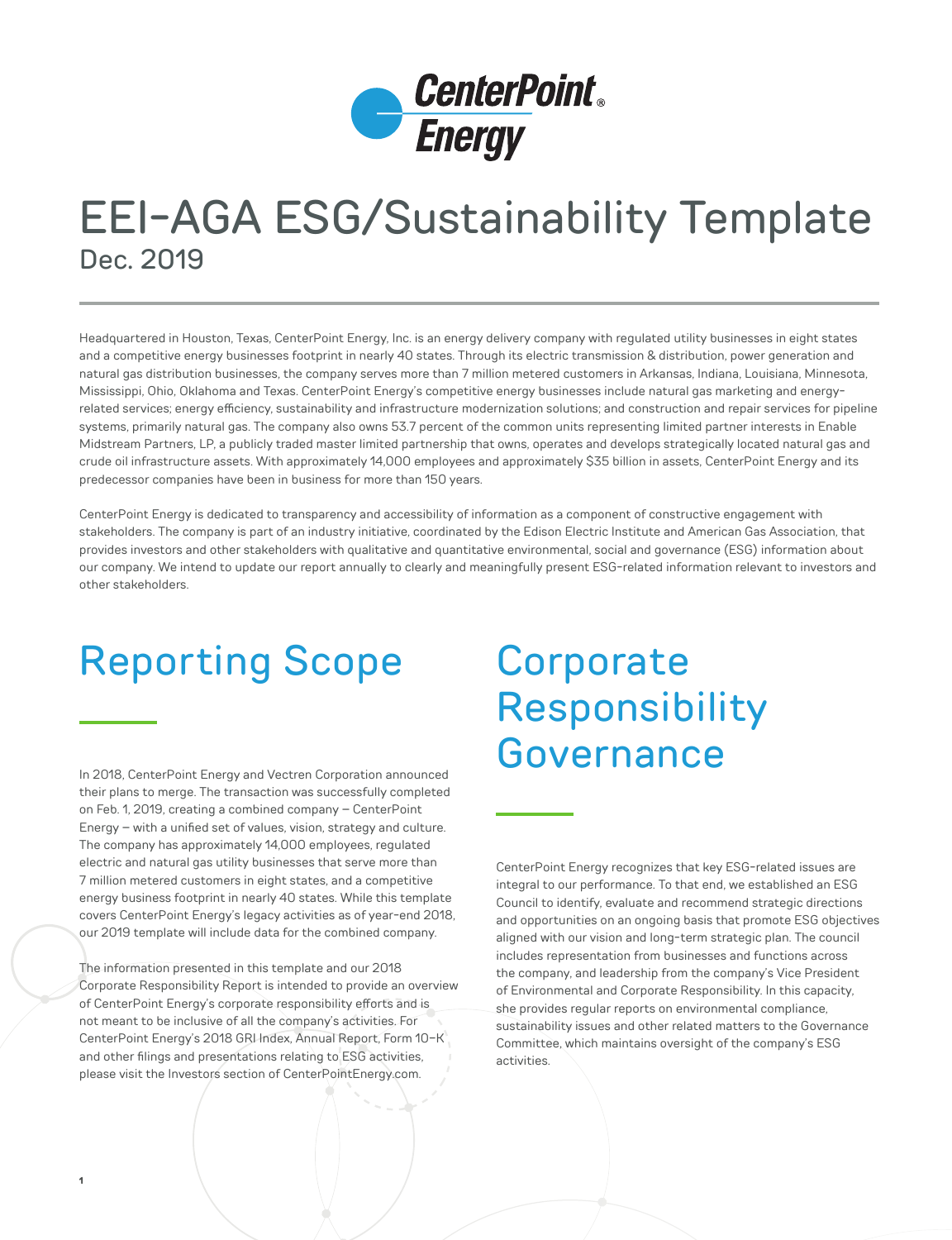## Letter to Stakeholders

At CenterPoint Energy, we believe how we deliver energy is as important as what we deliver. Our employees work hard every day to deliver electricity and natural gas to the millions we serve across the country. Together with our vision **to lead the nation in delivering energy, service and value**, these commitments are reflected in the theme of our [2018 Corporate Responsibility](http://investors.centerpointenergy.com/static-files/82c57a89-1fc3-43af-ac9e-9cabfb21f070)  Report, *[Shared Impact](http://investors.centerpointenergy.com/static-files/82c57a89-1fc3-43af-ac9e-9cabfb21f070)*.

In our industry, every day brings new opportunities to serve our stakeholders. We have a sound vision, a strong set of values and a solid strategy. Through our merger with Vectren Corporation, we also have a greater level of business operations, resources and capabilities that will enable us to execute a unified business strategy focused on the safe, reliable delivery of electricity, natural gas and energy-related services.

We focus on the following priorities to drive our long-term ESG performance:

- We are accountable for making sure our conduct reflects and supports our values-based culture. Our relationships are built on mutual trust that allows for open communications. Our values of **safety, integrity, accountability, initiative and respect** are at the heart of how we do business every day.
- Our board of directors is engaged regularly to assess progress on our **Operate, Serve, Grow strategy**, consider relevant changes in our markets, assess key business risks, and approve expenditure levels believed to be necessary to achieve our operational and financial objectives.
- We remain committed to **good stewardship of the environment**, with a continued focus on conducting our business in an environmentally responsible manner and reducing greenhouse gas emissions emissions from our operations, including our participation as a founding partner in U.S. Environmental Protection Agency's Natural Gas Methane Challenge Program.
- Our brand promise of *Always There* demonstrates our pride in **serving as our customers' trusted energy partner** for more than 150 years. We will continue to meet customers' future energy delivery needs through a combination of traditional and innovative solutions.



- We are focused on making a positive difference in the communities we touch. Lending a helping hand is a strong part of our culture, and we are proud to serve as a responsible corporate citizen. Our focus areas include education, community development and health and human services. In 2018, **our employees volunteered more than 130,000 hours in our communities**, valued at approximately \$3 million. We are proud that nearly six out of every 10 CenterPoint Energy employees volunteered their time last year.
- We are committed to making CenterPoint Energy a great place to work. We are a diverse company where individuals are respected for their contributions. **We value the different perspectives, experiences and backgrounds our people possess**, as they enable us to work together with a unified purpose. CenterPoint Energy is committed to maintaining an open and inclusive work environment where business results are achieved through the skills, abilities and talents of our diverse workforce.

On behalf of all our team members at CenterPoint Energy, we remain committed to delivering value through our shared impact. We look forward to building on our ESG-related progress and ongoing engagement with customers, communities, employees, investors and other stakeholders.

Thank you for your trust and confidence in CenterPoint Energy.

**Scott M. Prochazka** President & Chief Executive Officer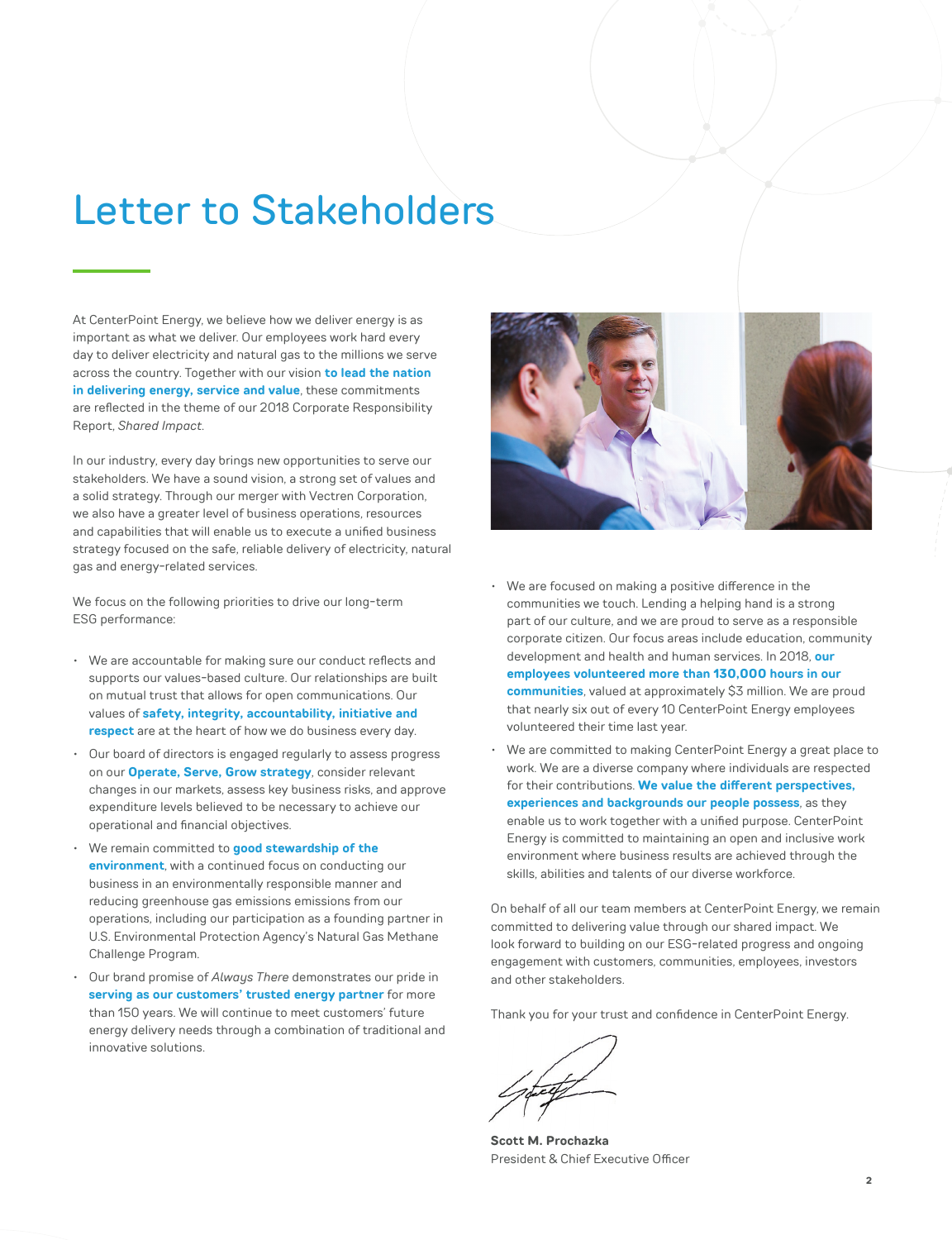## Committed to Natural Gas

"<br>"<br>|<br>|

Affordable, reliable natural gas service is essential to livable communities, prosperous local economies and practical carbon reduction. America's natural gas utilities are committed to reducing emissions by using our nation's abundance of natural gas in a sustainable, environmentally responsible and safe way. I am proud to help lead AGA as we tell this important story to customers, policymakers and the millions of Americans who rely on affordable, efficient natural gas service in their homes and businesses."

**Scott M. Prochazka** President & Chief Executive Officer In October 2019, during a meeting of the American Gas Association (AGA) Board of Directors, CenterPoint Energy President and CEO Scott M. Prochazka was elected as chair of the AGA Board of Directors for 2020.

Prochazka's 2020 platform – The Three Es: Environment, Economy and End-Users – conveys a compelling story that will build greater public support for our industry and the value we bring to the customers and communities we serve. This platform stands on the foundational value that what the AGA and natural gas utilities want is the same as what our customers want. It means commitments to:

- The stewardship of our environment,
- Our economy so it continues to thrive, and
- $End$ -users our customers so they remain safe and continue to value their relationship with their energy provider.

*This report includes forward looking statements within the meaning of the Private Securities Litigation Reform Act of 1995. These forward looking statements are based upon assumptions of management which are believed to be reasonable at the time made and are subject to significant risks and uncertainties. We caution you not to place undue reliance on any forward looking statements and that assumptions, beliefs, expectations, intentions, and projections about future events may and often do vary materially from actual results. Accordingly, we cannot assure you that actual results will not differ materially from those expressed or implied by our forward looking statements. Any statements in this report regarding future events and other statements that are not historical facts are forward looking statements that involve risks and uncertainties including other factors discussed in CenterPoint Energy's Form 10-K for the fiscal year ended Dec. 31, 2018, CenterPoint Energy's Form 10-Q for the quarters ended March 31, June 30, and Sep. 30, 2019, and CenterPoint Energy's other filings with the Securities and Exchange Commission. Each forward looking statement contained in this report speaks only as of Dec. 31, 2018, unless otherwise specified as accurate as of another date.*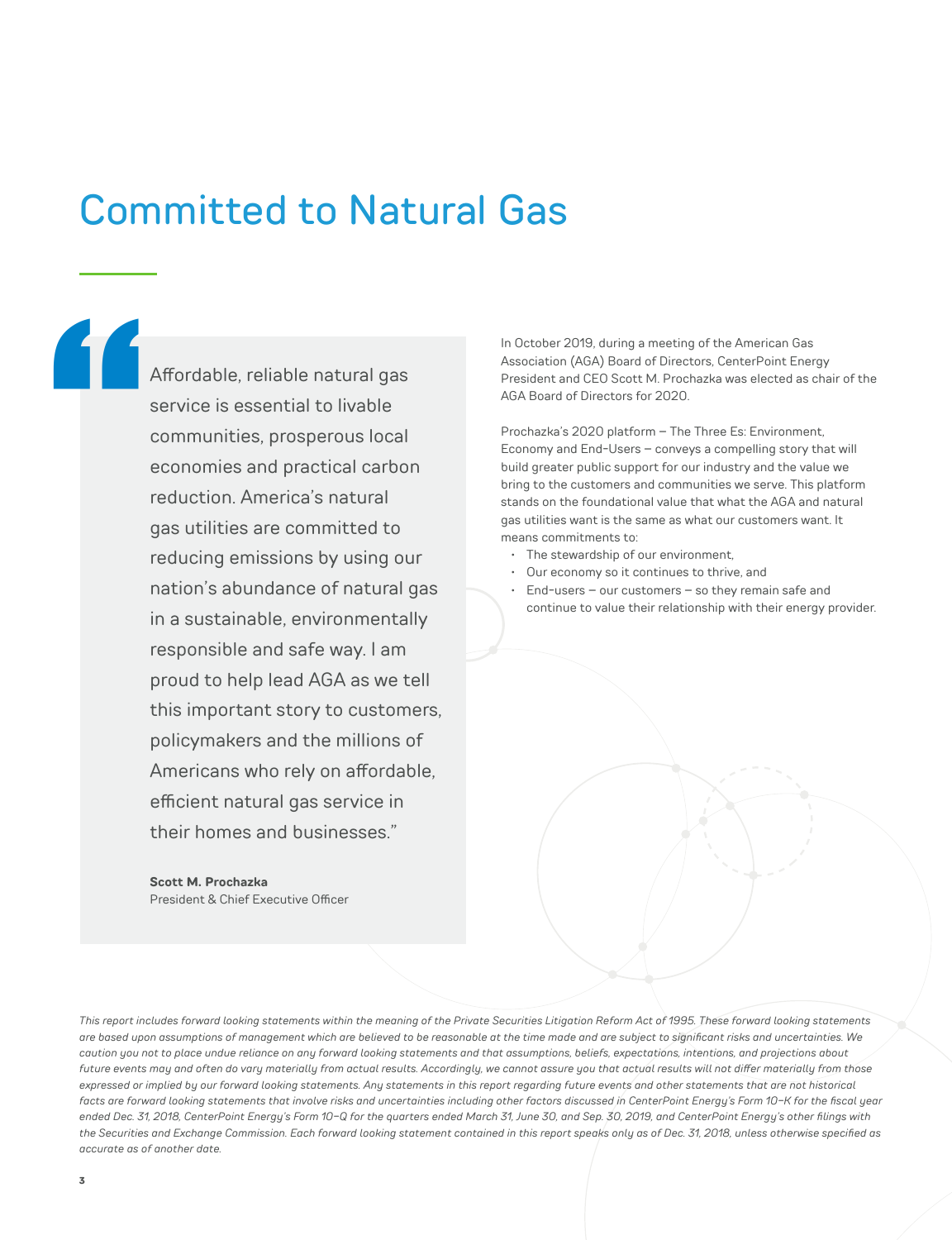

#### **Gas Company ESG/ Sustainability Quantitative Information**

| Parent Company:         | CenterPoint Energy                                              |
|-------------------------|-----------------------------------------------------------------|
| Operating Company(s):   | CenterPoint Energy                                              |
| Business Type(s):       | Gas distribution                                                |
| State(s) of Operation:  | Texas, Minnesota, Arkansas, Louisiana, Mississippi and Oklahoma |
| Regulatory Environment: | Regulated                                                       |
| Report Date:            | 11/11/2019                                                      |
|                         |                                                                 |

| Ref. No.                         | Refer to the "Definitions" column for more information on each metric                                                                                                       | 2017                          | 2018                           | <b>Comments</b>                                                                                                                                                                                                                                                                                                                                                                                                                                                                                                                                                                                                                                                                                                                                                                                                                                                                                                                                                                                                                                                                                                                                                                                           | <b>Definitions</b>                                                                                                                                                                                                                                                                                                                                                                                                                                                                                                                                                                                                    |
|----------------------------------|-----------------------------------------------------------------------------------------------------------------------------------------------------------------------------|-------------------------------|--------------------------------|-----------------------------------------------------------------------------------------------------------------------------------------------------------------------------------------------------------------------------------------------------------------------------------------------------------------------------------------------------------------------------------------------------------------------------------------------------------------------------------------------------------------------------------------------------------------------------------------------------------------------------------------------------------------------------------------------------------------------------------------------------------------------------------------------------------------------------------------------------------------------------------------------------------------------------------------------------------------------------------------------------------------------------------------------------------------------------------------------------------------------------------------------------------------------------------------------------------|-----------------------------------------------------------------------------------------------------------------------------------------------------------------------------------------------------------------------------------------------------------------------------------------------------------------------------------------------------------------------------------------------------------------------------------------------------------------------------------------------------------------------------------------------------------------------------------------------------------------------|
|                                  |                                                                                                                                                                             |                               |                                |                                                                                                                                                                                                                                                                                                                                                                                                                                                                                                                                                                                                                                                                                                                                                                                                                                                                                                                                                                                                                                                                                                                                                                                                           |                                                                                                                                                                                                                                                                                                                                                                                                                                                                                                                                                                                                                       |
|                                  | <b>Natural Gas Distribution</b>                                                                                                                                             |                               |                                |                                                                                                                                                                                                                                                                                                                                                                                                                                                                                                                                                                                                                                                                                                                                                                                                                                                                                                                                                                                                                                                                                                                                                                                                           |                                                                                                                                                                                                                                                                                                                                                                                                                                                                                                                                                                                                                       |
| 1.1                              | METHANE EMISSIONS AND MITIGATION FROM DISTRIBUTION MAINS<br><b>Number of Gas Distribution Customers</b>                                                                     | 3,469,791                     | 3,506,310                      |                                                                                                                                                                                                                                                                                                                                                                                                                                                                                                                                                                                                                                                                                                                                                                                                                                                                                                                                                                                                                                                                                                                                                                                                           | These metrics should include all local distribution companies (LDCs) held by the Parent Company that are                                                                                                                                                                                                                                                                                                                                                                                                                                                                                                              |
| 1.2                              | Distribution Mains in Service                                                                                                                                               | 74,820                        | 75,492                         |                                                                                                                                                                                                                                                                                                                                                                                                                                                                                                                                                                                                                                                                                                                                                                                                                                                                                                                                                                                                                                                                                                                                                                                                           | above the LDC Facility reporting threshold for EPA's 40 C.F.R. 98, Subpart W reporting rule.                                                                                                                                                                                                                                                                                                                                                                                                                                                                                                                          |
| 1.2.1<br>1.2.2<br>1.2.3<br>1.2.4 | Plastic (miles)<br>Cathodically Protected Steel - Bare & Coated (miles)<br>Unprotected Steel - Bare & Coated (miles)<br>Cast Iron / Wrought Iron - without upgrades (miles) | 42.518<br>31,860<br>371<br>71 | 43.625<br>31,544<br>316<br>6.2 |                                                                                                                                                                                                                                                                                                                                                                                                                                                                                                                                                                                                                                                                                                                                                                                                                                                                                                                                                                                                                                                                                                                                                                                                           |                                                                                                                                                                                                                                                                                                                                                                                                                                                                                                                                                                                                                       |
|                                  |                                                                                                                                                                             |                               |                                |                                                                                                                                                                                                                                                                                                                                                                                                                                                                                                                                                                                                                                                                                                                                                                                                                                                                                                                                                                                                                                                                                                                                                                                                           | These metrics should provide the number of years remaining to take out of service, replace or upgrade<br>cathodically unprotected steel mains and cast iron/wrought iron mains, consistent with applicable state utility<br>commission authorizations.                                                                                                                                                                                                                                                                                                                                                                |
| 1.3                              | Plan/Commitment to Replace / Upgrade Remaining Miles of Distribution Mains (# years to complete)                                                                            |                               |                                | As part of our efforts to reduce methane emissions, CenterPoint<br>Energy's natural gas operations business joined the EPA Natural<br>Gas Methane Challenge Program as a founding partner in 2016.<br>Partner companies have committed to replacing or rehabilitating<br>cast iron and unprotected steel natural gas distribution mains, as<br>well as reducing methane emissions from natural gas pipeline<br>blowdowns. Reducing methane emissions lowers operational<br>risk, increases efficiency and improves air quality. We reached a<br>significant milestone in 2018 by substantially completing the<br>elimination of cast-iron pipes in CenterPoint Energy's<br>distribution system prior to our 2019 merger with Vectren<br>Corporation. Our proactive program to replace cast iron is<br>expected to improve the safety, integrity and reliability of our<br>system. We replaced cast-iron pipes with polyethylene and steel<br>pipes that were coated with epoxy to resist corrosion and<br>breaking. In addition to substantially completing full cast-iron<br>replacement in 2018, we are working to replace all unprotected<br>steel mains by year end 2032. During 2018, we replaced 18 |                                                                                                                                                                                                                                                                                                                                                                                                                                                                                                                                                                                                                       |
| 1.3.1<br>1.3.2                   | Unprotected Steel (Bare & Coated) (# years to complete)<br>Cast Iron / Wrought Iron (# years to complete)<br><b>Distribution CO2e Fugitive Emissions</b>                    | 59.8<br>49                    | 62.8<br>70.4                   | percent of the existing unprotected steel natural gas mains.                                                                                                                                                                                                                                                                                                                                                                                                                                                                                                                                                                                                                                                                                                                                                                                                                                                                                                                                                                                                                                                                                                                                              |                                                                                                                                                                                                                                                                                                                                                                                                                                                                                                                                                                                                                       |
| 2.1                              | CO2e Fugitive Methane Emissions from Gas Distribution Operations (metric tons)                                                                                              | 418,461                       | 413,282                        |                                                                                                                                                                                                                                                                                                                                                                                                                                                                                                                                                                                                                                                                                                                                                                                                                                                                                                                                                                                                                                                                                                                                                                                                           | Fugitive methane emissions (not CO2 combustion emissions) stated as CO2e, as reported to EPA under 40 CFR<br>98, Subpart W, sections 98.236(q)(3)(ix)(D), 98.236(r)(1)(v), and 98.236(r)(2)(v)(B) - i.e., this is Subpart W<br>methane emissions as input in row 2.2.1 below and converted to CO2e here. This metric should include<br>fugitive methane emissions above the reporting threshold for all natural gas local distribution companies<br>(LDCs) held by the Parent Company that are above the LDC Facility reporting threshold for EPA's 40 C.F.R. 98,<br>Subpart W reporting rule.                        |
| 2.2                              | CH4 Fugitive Methane Emissions from Gas Distribution Operations (metric tons)                                                                                               | 16718.3                       | 16515.44                       |                                                                                                                                                                                                                                                                                                                                                                                                                                                                                                                                                                                                                                                                                                                                                                                                                                                                                                                                                                                                                                                                                                                                                                                                           |                                                                                                                                                                                                                                                                                                                                                                                                                                                                                                                                                                                                                       |
| 2.2.1                            | CH4 Fugitive Methane Emissions from Gas Distribution Operations (MMSCF/year)                                                                                                | 870.73                        | 860.1792                       |                                                                                                                                                                                                                                                                                                                                                                                                                                                                                                                                                                                                                                                                                                                                                                                                                                                                                                                                                                                                                                                                                                                                                                                                           |                                                                                                                                                                                                                                                                                                                                                                                                                                                                                                                                                                                                                       |
| 2.3                              | Annual Natural Gas Throughput from Gas Distribution Operations in thousands of standard cubic feet (Mscf/year)                                                              | 395,054,094                   | 460,329,588                    |                                                                                                                                                                                                                                                                                                                                                                                                                                                                                                                                                                                                                                                                                                                                                                                                                                                                                                                                                                                                                                                                                                                                                                                                           | This metric provides gas throughput from distribution (quantity of natural gas delivered to end users) reported<br>under Subpart W, 40 C.F.R. 98.236(aa)(9)(iv), as reported on the Subpart W e-GRRT integrated reporting form<br>in the "Facility Overview" worksheet Excel form, Quantity of natural gas delivered to end users (column 4).                                                                                                                                                                                                                                                                         |
| 2.3.1                            | Annual Methane Gas Throughput from Gas Distribution Operations in millions of standard cubic feet (MMscf/year)                                                              | 375,301.40                    | 437,313.10                     |                                                                                                                                                                                                                                                                                                                                                                                                                                                                                                                                                                                                                                                                                                                                                                                                                                                                                                                                                                                                                                                                                                                                                                                                           |                                                                                                                                                                                                                                                                                                                                                                                                                                                                                                                                                                                                                       |
| 2.4                              | Fugitive Methane Emissions Rate (MMscf of Methane Emissions per MMscf of Methane Throughput)                                                                                | 0.00232                       | 0.001967                       |                                                                                                                                                                                                                                                                                                                                                                                                                                                                                                                                                                                                                                                                                                                                                                                                                                                                                                                                                                                                                                                                                                                                                                                                           | $\frac{\varepsilon_{\mathbb{C}}}{\tau p_{\mathbb{C}}} = \frac{\varepsilon_{\mathbb{O} \mathbb{D} \mathbb{B} \mathbb{B} \mathbb{B} \mathbb{B} \mathbb{B}}}{\text{MMacf gas}} \times \frac{10^6 \text{g GHz}}{\text{tome } \text{CH}_4} \times \frac{g \text{ mole } \text{CH}_4}{16 \text{ g GHz}} \times \frac{g \text{mol } \text{Mat}. \text{Gas}}{0.95 \text{ g mol } \text{CH}_4} \times \frac{\text{sef gas}}{1.198 \text{ g mol } \text{gas}} \times \frac{10^6 \text{ g cm}$<br>$\frac{MMscf\ gas\ emissions}{\ } =$<br>$10^6$ sof gas<br>$\frac{M}{M}$ MMscf gas emissions = %<br><b>MMsef</b> gas throughput |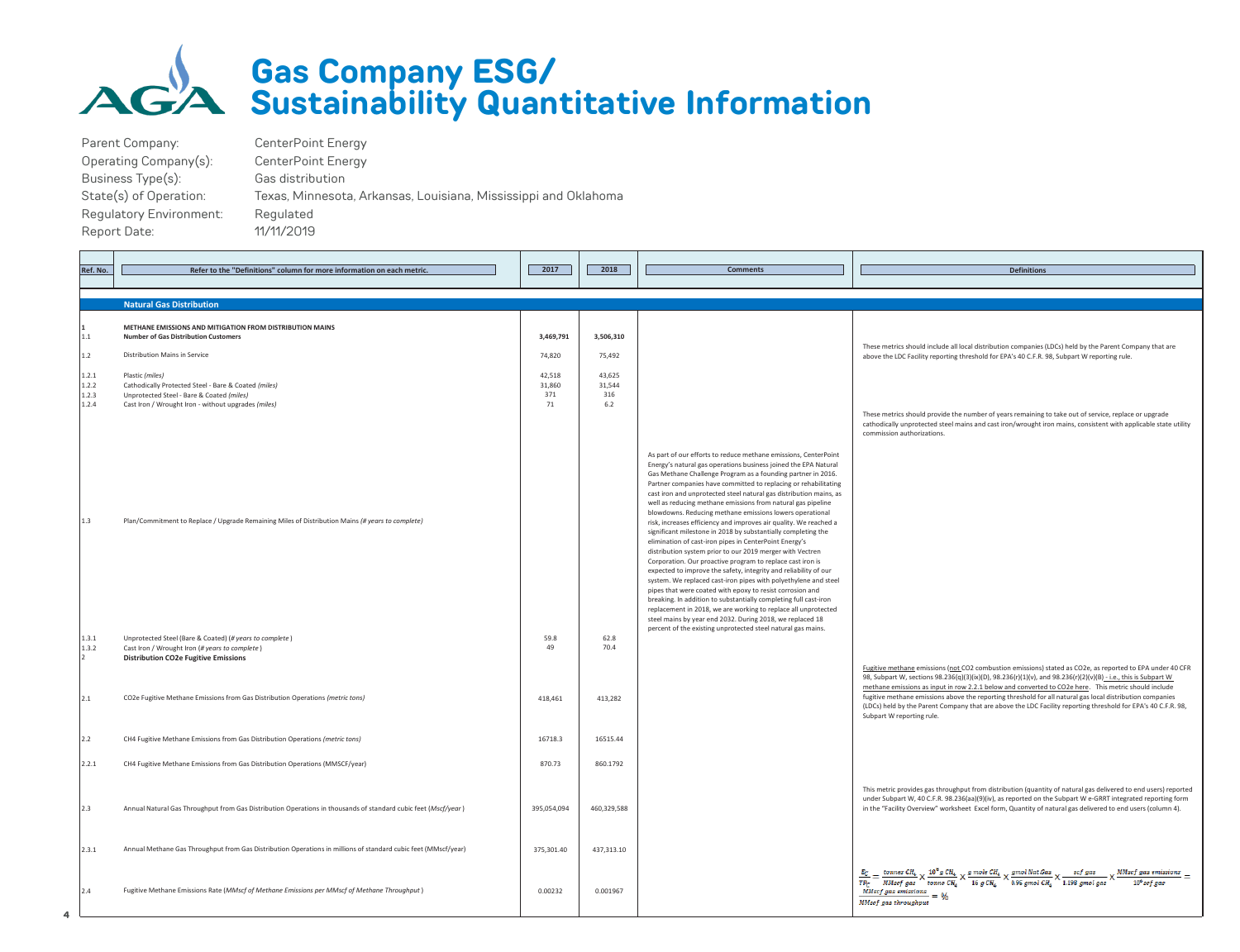

#### **Gas Company ESG/ Sustainability Quantitative Information**

| Parent Company:                | CenterPoint Energy                                              |
|--------------------------------|-----------------------------------------------------------------|
| Operating Company(s):          | CenterPoint Energy                                              |
| Business Type(s):              | Gas distribution                                                |
| State(s) of Operation:         | Texas, Minnesota, Arkansas, Louisiana, Mississippi and Oklahoma |
| <b>Requlatory Environment:</b> | Regulated                                                       |
| Report Date:                   | 11/11/2019                                                      |
|                                |                                                                 |

| Ref. No.       | Refer to the "Definitions" column for more information on each metric.                                                                        | 2017      | 2018      | <b>Comments</b>                                                                   | <b>Definitions</b>                                                                                                                                                                                                                                                                                 |
|----------------|-----------------------------------------------------------------------------------------------------------------------------------------------|-----------|-----------|-----------------------------------------------------------------------------------|----------------------------------------------------------------------------------------------------------------------------------------------------------------------------------------------------------------------------------------------------------------------------------------------------|
|                |                                                                                                                                               |           |           |                                                                                   |                                                                                                                                                                                                                                                                                                    |
|                |                                                                                                                                               |           |           |                                                                                   |                                                                                                                                                                                                                                                                                                    |
|                | <b>Natural Gas Transmission and Storage</b>                                                                                                   |           |           |                                                                                   |                                                                                                                                                                                                                                                                                                    |
|                | <b>Onshore Natural Gas Transmission Compression Methane Emissions</b>                                                                         |           |           | Blowdown emissions and throughputs are not reported to                            | All methane leak sources per 98.232 (e) $(1-8)$ , $(f)(1-8)$ , and $(m)$ are included for<br>Transmission and Storage. Combustion sources are excluded. CO, and N, O are<br>excluded.<br>Fugitive Methane emissions as defined in 40 CFR 98 Sub W Section 232 (e) (1-8), CO2 and N2O emissions are |
|                |                                                                                                                                               | <b>NA</b> | NA        | USEPA GHG Reporting under Subpart W for transmission<br>pipeline.                 | excluded from this section.                                                                                                                                                                                                                                                                        |
| 1.1.1          | Pneumatic Device Venting (metric tons/year)                                                                                                   |           |           |                                                                                   | Value reported using calculation in 40 CFR 98 Sub W Section 236(b)(4)                                                                                                                                                                                                                              |
| 1.1.2          | Blowdown Vent Stacks (metric tons/year)                                                                                                       |           |           |                                                                                   | Value reported using calculation in 40 CFR 98 Sub W Section 236(i)(1)(iii)                                                                                                                                                                                                                         |
| 1.1.3          | Transmission Storage Tanks (metric tons/year)                                                                                                 |           |           |                                                                                   | Value reported using calculation in 40 CFR 98 Sub W Section 236(k)(2)(v)                                                                                                                                                                                                                           |
| 1.1.4          | Flare Stack Emissions (metric tons/year)                                                                                                      |           |           |                                                                                   | Value reported using calculation in 40 CFR 98 Sub W Section 236(n)(11)                                                                                                                                                                                                                             |
| 1.1.5          | Centrifugal Compressor Venting (metric tons/year)                                                                                             |           |           |                                                                                   | Value reported using calculation in 40 CFR 98 Sub W Section 236(o)(2)(ii)(D)(2)                                                                                                                                                                                                                    |
| 1.1.6          | Reciprocating Compressor Venting (metric tons/year)                                                                                           |           |           |                                                                                   | Value reported using calculation in 40 CFR 98 Sub W Section 236(p)(2)(ii)(D)(2)                                                                                                                                                                                                                    |
| 1.1.7          | Equipment leaks from valves, connectors, open ended lines, pressure relief valves, and meters (metric tons/year)                              |           |           |                                                                                   | Value reported using calculation in 40 CFR 98 Sub W Section 236(q)(2)(v)                                                                                                                                                                                                                           |
| 1.1.8          | Other Leaks (metric tons/year)                                                                                                                |           |           |                                                                                   | Value reported using calculation in 40 CFR 98 Sub W Section 236(q)(2)(v)                                                                                                                                                                                                                           |
| 1.2            | Total Transmission Compression Methane Emissions (metric tons/year)                                                                           |           |           |                                                                                   |                                                                                                                                                                                                                                                                                                    |
| 1.3            | Total Transmission Compression Methane Emissions (CO2e/year)                                                                                  |           |           |                                                                                   |                                                                                                                                                                                                                                                                                                    |
| 1.4            | Total Transmission Compression Methane Emissions (MSCF/year)                                                                                  |           |           |                                                                                   | Density of Methane = 0.0192 kg/ft3 per 40 CFR Sub W EQ. W-36                                                                                                                                                                                                                                       |
| I <sub>2</sub> | <b>Underground Natural Gas Storage Methane Emissions</b>                                                                                      | <b>NA</b> | <b>NA</b> | Underground natural gas storage facility is below the EPA<br>reporting threshold. | Fugitive Methane emissions as defined in 40 CFR 98 Sub W Section 232 (f) (1-8), CO2 and N2O emissions are<br>excluded from this section.                                                                                                                                                           |
| 2.1.1          | Pneumatic Device Venting (metric tons/year)                                                                                                   |           |           |                                                                                   | Value reported using calculation in 40 CFR 98 Sub W Section 236(b)(4)                                                                                                                                                                                                                              |
| 2.1.2          | Flare Stack Emissions (metric tons/year)                                                                                                      |           |           |                                                                                   | Value reported using calculation in 40 CFR 98 Sub W Section 236(n)(11)                                                                                                                                                                                                                             |
| 2.1.3          | Centrifugal Compressor Venting (metric tons/year)                                                                                             |           |           |                                                                                   | Value reported using calculation in 40 CFR 98 Sub W Section 236(o)(2)(ii)(D)(2)                                                                                                                                                                                                                    |
| 2.1.4          | Reciprocating Compressor Venting (metric tons/year)                                                                                           |           |           |                                                                                   | Value reported using calculation in 40 CFR 98 Sub W Section 236(p)(2)(ii)(D)(2)                                                                                                                                                                                                                    |
| 2.1.5          | Equipment leaks from valves, connectors, open ended lines, pressure relief valves, and meters (metric tons/year)                              |           |           |                                                                                   | Value reported using calculation in 40 CFR 98 Sub W Section 236(q)(2)(v)                                                                                                                                                                                                                           |
|                |                                                                                                                                               |           |           |                                                                                   |                                                                                                                                                                                                                                                                                                    |
| 2.1.6          | Other Equipment Leaks (metric tons/year)                                                                                                      |           |           |                                                                                   | Value reported using calculation in 40 CFR 98 Sub W Section 236(q)(2)(v)                                                                                                                                                                                                                           |
| 2.1.7          | Equipment leaks from valves, connectors, open-ended lines, and pressure relief valves associated with storage wellheads<br>(metric tons/year) |           |           |                                                                                   | Value reported using calculation in 40 CFR 98 Sub W Section 236(q)(2)(v)                                                                                                                                                                                                                           |
| 2.1.8          | Other equipment leaks from components associated with storage wellheads (metric tons/year)                                                    |           |           |                                                                                   | Value reported using calculation in 40 CFR 98 Sub W Section 232(q)(2)(v)                                                                                                                                                                                                                           |
| 2.2            | Total Storage Compression Methane Emissions (metric tons/year)                                                                                |           |           |                                                                                   |                                                                                                                                                                                                                                                                                                    |
| 2.3            | Total Storage Compression Methane Emissions (CO2e/year)                                                                                       |           |           |                                                                                   |                                                                                                                                                                                                                                                                                                    |
| 2.4            | Total Storage Compression Methane Emissions (MSCF/year)                                                                                       |           |           |                                                                                   | Density of Methane = 0.0192 kg/ft3 per 40 CFR Sub W EQ. W-36                                                                                                                                                                                                                                       |
| lз             | <b>Onshore Natural Gas Transmission Pipeline Blowdowns</b>                                                                                    |           |           |                                                                                   | Blowdown vent stacks for onshore transmission pipeline as defined in 40 CFR 98 Sub W Section 232 (m), CO2<br>and N2O emissions are excluded from this section.                                                                                                                                     |
| 3.1            | Transmission Pipeline Blowdown Vent Stacks (metric tons/year)                                                                                 |           |           |                                                                                   | Value reported using calculation in 40 CFR 98 Sub W Section 232(i)(3)(ii)                                                                                                                                                                                                                          |
| 3.2            | Transmission Pipeline Blowdown Vent Stacks (CO2e/year)                                                                                        |           |           |                                                                                   |                                                                                                                                                                                                                                                                                                    |
| 3.3            | Transmission Pipeline Blowdown Vent Stacks (MSCF/year)                                                                                        |           |           |                                                                                   |                                                                                                                                                                                                                                                                                                    |
| 4              | Other Non-Sub W Emissions Data                                                                                                                |           |           |                                                                                   | Additional sources required by ONE Future include dehydrator vents, storage station venting transmission<br>pipeline leaks and storage tank methane.                                                                                                                                               |
| 4.1            | Total Methane Emissions from additional sources not recognized by 40 CFR 98 Subpart W (metric tons/year)                                      | <b>NA</b> |           | Below reporting threshold                                                         |                                                                                                                                                                                                                                                                                                    |
| 4.2            | Total Methane Emissions from additional sources not recognized by 40 CFR 98 Subpart W (CO2e/year)                                             |           |           |                                                                                   |                                                                                                                                                                                                                                                                                                    |
| 4.3            | Total Methane Emissions from additional sources not recognized by 40 CFR 98 Subpart W (MSCF/year)                                             |           |           |                                                                                   |                                                                                                                                                                                                                                                                                                    |
| l5             | <b>Summary and Metrics</b>                                                                                                                    |           |           |                                                                                   |                                                                                                                                                                                                                                                                                                    |
| 5.1            | Total Transmission and Storage Methane Emissions (MMSCF/year)                                                                                 | <b>NA</b> |           | Below reporting threshold                                                         |                                                                                                                                                                                                                                                                                                    |
| 5.2            | Annual Natural Gas Throughput from Gas Transmission and Storage Operations (MSCF/year)                                                        |           |           |                                                                                   | EIA 176 throughput or other reference for other throughput selected                                                                                                                                                                                                                                |
| 5.2.1          | Annual Methane Gas Throughput from Gas Transmission and Storage Operations (MMSCF/year)                                                       |           |           |                                                                                   | Methane content in natural gas equals 95% based on 40 CFR 98 Sub W 233(u)(2)(vii)                                                                                                                                                                                                                  |
| 5.3            | Fugitive Methane Emissions Rate (MMscf of Methane Emissions per MMscf of Methane Throughput)                                                  |           |           |                                                                                   |                                                                                                                                                                                                                                                                                                    |
|                |                                                                                                                                               |           |           |                                                                                   |                                                                                                                                                                                                                                                                                                    |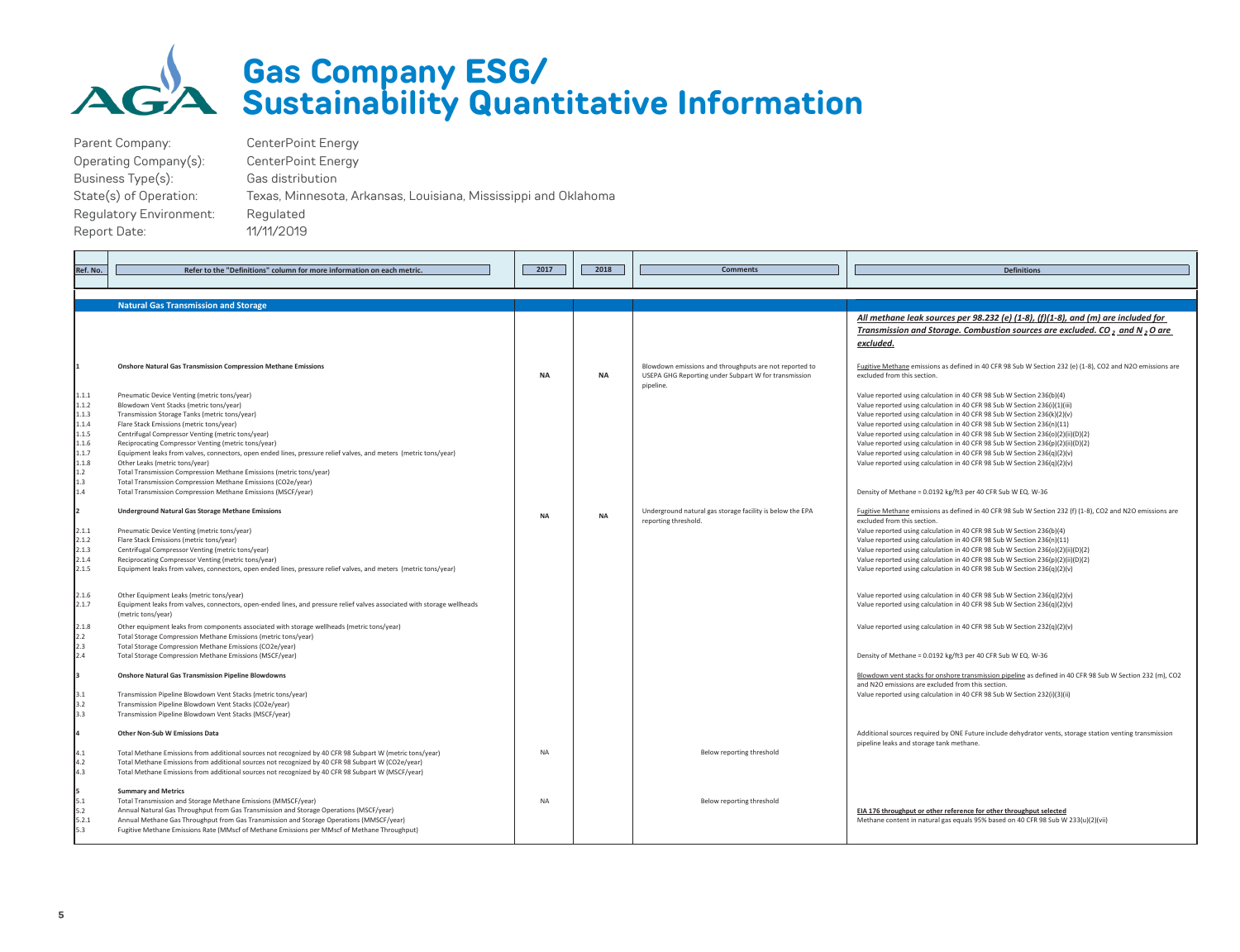

#### **Gas Company ESG/ Sustainability Quantitative Information**

Parent Company: CenterPoint Energy Operating Company(s): CenterPoint Energy Business Type(s): Gas distribution State(s) of Operation: Texas, Minnesota, Arkansas, Louisiana, Mississippi and Oklahoma Regulatory Environment: Regulated Report Date: 11/11/2019

| Ref. No. | Refer to the "Definitions" column for more information on each metric.                               | 2017      | 2018 | <b>Comments</b> | <b>Definitions</b>                                                                                              |
|----------|------------------------------------------------------------------------------------------------------|-----------|------|-----------------|-----------------------------------------------------------------------------------------------------------------|
|          |                                                                                                      |           |      |                 |                                                                                                                 |
|          | <b>Natural Gas Gathering and Boosting</b>                                                            |           |      |                 |                                                                                                                 |
|          | METHANE EMISSIONS                                                                                    |           |      |                 |                                                                                                                 |
| 1.1      | Gathering and Boosting Pipelines, Blow Down Volumes, and Emissions                                   | <b>NA</b> |      | Not applicable  |                                                                                                                 |
| 1.1.1    | Total Miles of Gathering Pipeline Operated by gas utility (miles)                                    |           |      |                 |                                                                                                                 |
| 1.1.2    | Volume of Gathering Pipeline Blow Down Emissions (scf)                                               |           |      |                 | This metric is collected to support calculations under EPA 40 CFR 98, Subpart W.                                |
| 1.1.4    | Gathering Pipeline Blow-Down Emissions outside storage and compression facilities (metric tons CO2e) | <b>NA</b> |      |                 |                                                                                                                 |
|          |                                                                                                      |           |      | Not applicable  |                                                                                                                 |
|          | CO2e COMBUSTION EMISSIONS FOR GATHERING & BOOSTING COMPRESSION                                       |           |      |                 |                                                                                                                 |
| 2.1      | CO2e Emissions for Gathering & Boosting Compression Stations (metric tons)                           |           |      |                 | CO2 combustion emissions as reported to EPA under 40 CFR 98, Subpart C, as directed in Subpart W,<br>98.232(k). |
|          |                                                                                                      |           |      |                 |                                                                                                                 |
|          | CONVENTIONAL COMBUSTION EMISSIONS FROM GATHERING & BOOSTING COMPRESSION                              |           |      |                 |                                                                                                                 |
| 3.1      | Emissions reported for all permitted sources (minor or major)                                        |           |      |                 | The number of permitted sources for conventional emissions may not be the same number of sources                |
|          |                                                                                                      |           |      |                 | reporting under the EPA GHG reporting rule. Companies may wish to describe which, or how many, sources          |
|          |                                                                                                      |           |      |                 | are included in the conventional pollutants data and whether the CO2e data reported includes all of these       |
|          |                                                                                                      |           |      |                 | sources.                                                                                                        |
| 3.1.1    | NOx (metric tons per year)                                                                           | <b>NA</b> |      | Not applicable  |                                                                                                                 |
| 3.1.2    | VOC (metric tons per year)                                                                           | <b>NA</b> |      | Not applicable  |                                                                                                                 |
|          |                                                                                                      |           |      |                 |                                                                                                                 |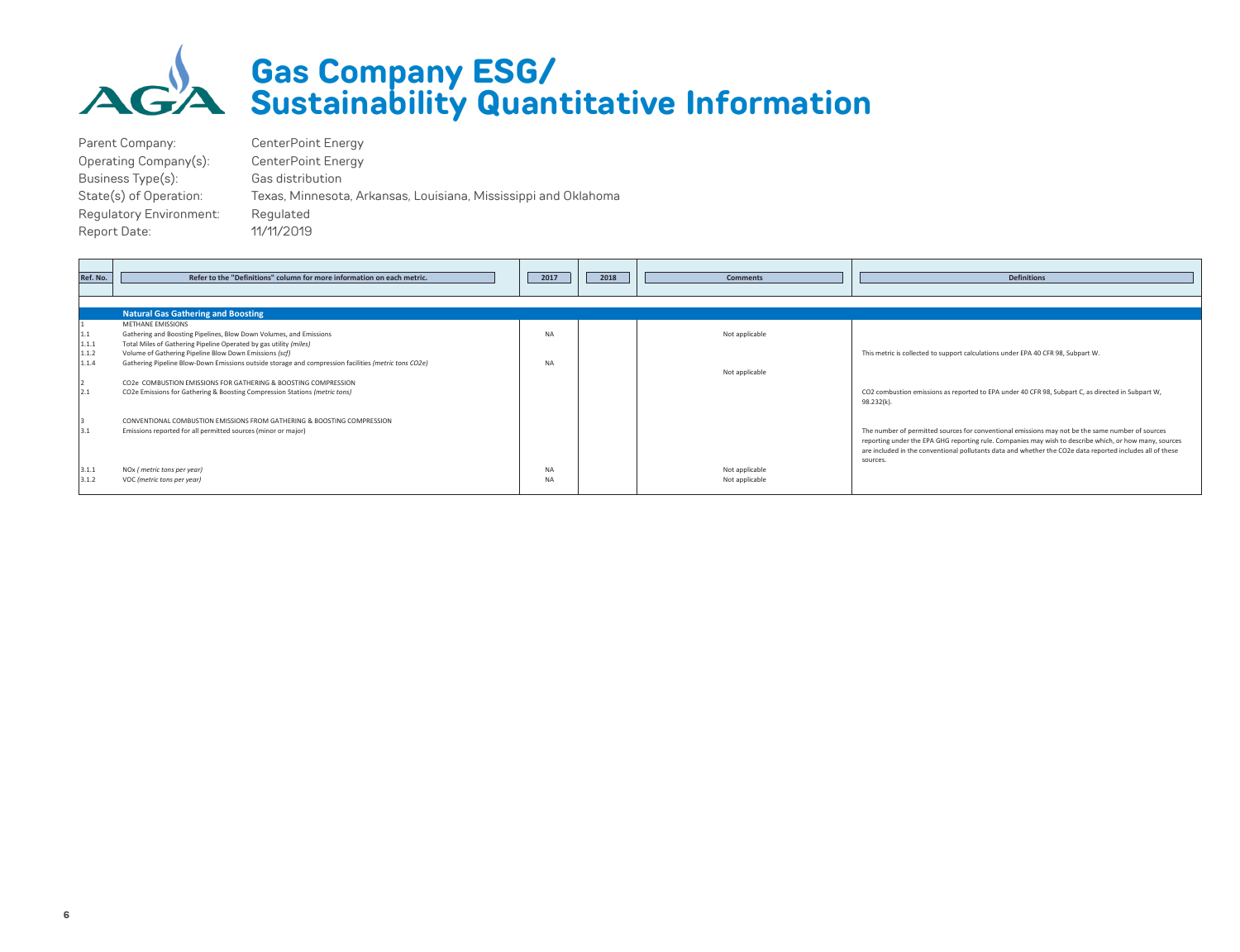### **Electric Company ESG/ Sustainability Quantitative Information**

| Parent Company:         | CenterPoint Energy, Inc.                                                                                                                                            |
|-------------------------|---------------------------------------------------------------------------------------------------------------------------------------------------------------------|
| Operating Company(s):   | We are a public utility holding company. Our operating subsidiaries own and operate electric transmission and distribution and natural gas distribution facilities, |
|                         | supply natural gas to commercial and industrial customers and electric and natural gas utilities and own interests in Enable Midstream Partners, LP.                |
| Business Type(s):       | Our reportable business segments are Electric Transmission & Distribution, Natural Gas Distribution, Energy Services, Midstream Investments and other operations.   |
| State(s) of Operation:  | Please see our Business section of the 2018 Form 10-K for a map of operations:                                                                                      |
|                         | http://investors.centerpointenergy.com/static-files/5430e5a1-7f54-46db-bc6b-19df9ce5f0ea                                                                            |
|                         | State(s) with RPS Programs: No RPS programs specific to CenterPoint Energy                                                                                          |
| Regulatory Environment: | Both                                                                                                                                                                |
| Report Date:            | 11/11/2019                                                                                                                                                          |

| Ref.<br>No. | Refer to the 'EEI Definitions' tab for more information on each metric                  | 2017                                                | 2018       | <b>Comments, Links, Additional Information, and Notes</b>                                |
|-------------|-----------------------------------------------------------------------------------------|-----------------------------------------------------|------------|------------------------------------------------------------------------------------------|
|             |                                                                                         |                                                     |            |                                                                                          |
| 11          | <b>Portfolio</b><br>Owned Nameplate Generation Capacity at end of year (MW)             |                                                     |            |                                                                                          |
| 1.1         | Coal                                                                                    |                                                     |            | Please see our 2018 Corporate Responsibility Report                                      |
| 1.2         | Natural Gas                                                                             |                                                     |            | http://investors.centerpointenergy.com/static-files/82c57a89-1fc3-43af-ac9e-9cabfb21f070 |
| 1.3         | Nuclear                                                                                 | <b>Neither Houston Electric</b>                     |            |                                                                                          |
| 1.4         | Petroleum                                                                               | nor any subsidiary of                               |            |                                                                                          |
| 1.5         | <b>Total Renewable Energy Resources</b>                                                 | <b>CenterPoint Energy made</b>                      |            |                                                                                          |
| 1.5.1       | Biomass/Biogas                                                                          | direct retail or wholesale                          |            |                                                                                          |
| 1.5.2       | Geothermal                                                                              | sales of electric energy or<br>owns or operated any |            |                                                                                          |
| 1.5.3       | Hydroelectric                                                                           | electric generating                                 |            |                                                                                          |
| 1.5.4       | Solar                                                                                   | facilities throughout 2018.                         |            |                                                                                          |
| 1.5.5       | Wind                                                                                    |                                                     |            |                                                                                          |
| 1.6         | Other                                                                                   |                                                     |            |                                                                                          |
|             |                                                                                         |                                                     |            |                                                                                          |
| 2           | Net Generation for the data year (MWh)                                                  |                                                     |            |                                                                                          |
| 2.1         | Coal                                                                                    |                                                     |            |                                                                                          |
| 2.2         | Natural Gas                                                                             |                                                     |            |                                                                                          |
| 2.3         | Nuclear                                                                                 |                                                     |            |                                                                                          |
| 2.4         | Petroleum                                                                               |                                                     |            |                                                                                          |
| 2.5         | <b>Total Renewable Energy Resources</b>                                                 |                                                     |            |                                                                                          |
| 2.5.1       | Biomass/Biogas                                                                          |                                                     |            |                                                                                          |
| 2.5.2       | Geothermal                                                                              |                                                     |            |                                                                                          |
| 2.5.3       | Hydroelectric                                                                           |                                                     |            |                                                                                          |
| 2.5.4       | Solar                                                                                   |                                                     |            |                                                                                          |
| 2.5.5       | Wind                                                                                    |                                                     |            |                                                                                          |
| 2.6         | Other                                                                                   |                                                     |            |                                                                                          |
| lз          | Investing in the Future: Capital Expenditures, Energy Efficiency (EE), and Smart Meters |                                                     |            |                                                                                          |
| 3.1         | Total Annual Capital Expenditures (nominal dollars)                                     | \$924,000,000                                       |            | \$952,000,000 Please see our 2018 annual report                                          |
| 3.2         | Incremental Annual Electricity Savings from EE Measures (MWh)                           | 183,439                                             | 162,439.61 | http://investors.centerpointenergy.com/static-files/e315d599-1d8a-46e6-b16f-47411ed36a60 |
| 3.3         | Incremental Annual Investment in Electric EE Programs (nominal dollars)                 | 31,984,467                                          | 31,133,805 |                                                                                          |
| 3.4         | Percent of Total Electric Customers with Smart Meters (at end of year)                  | 98.8%                                               | 98.8%      |                                                                                          |
|             |                                                                                         |                                                     |            |                                                                                          |
| l۵          | Retail Electric Customer Count (at end of year)                                         | 2,444,299                                           | 2,485,370  |                                                                                          |
| 4.1         | Commercial                                                                              | 278,179                                             | 285,093    |                                                                                          |
| 4.2         | Industrial                                                                              | 2,047                                               | 2,052      |                                                                                          |
| 4.3         | Residential                                                                             | 2,164,073                                           | 2,198,225  |                                                                                          |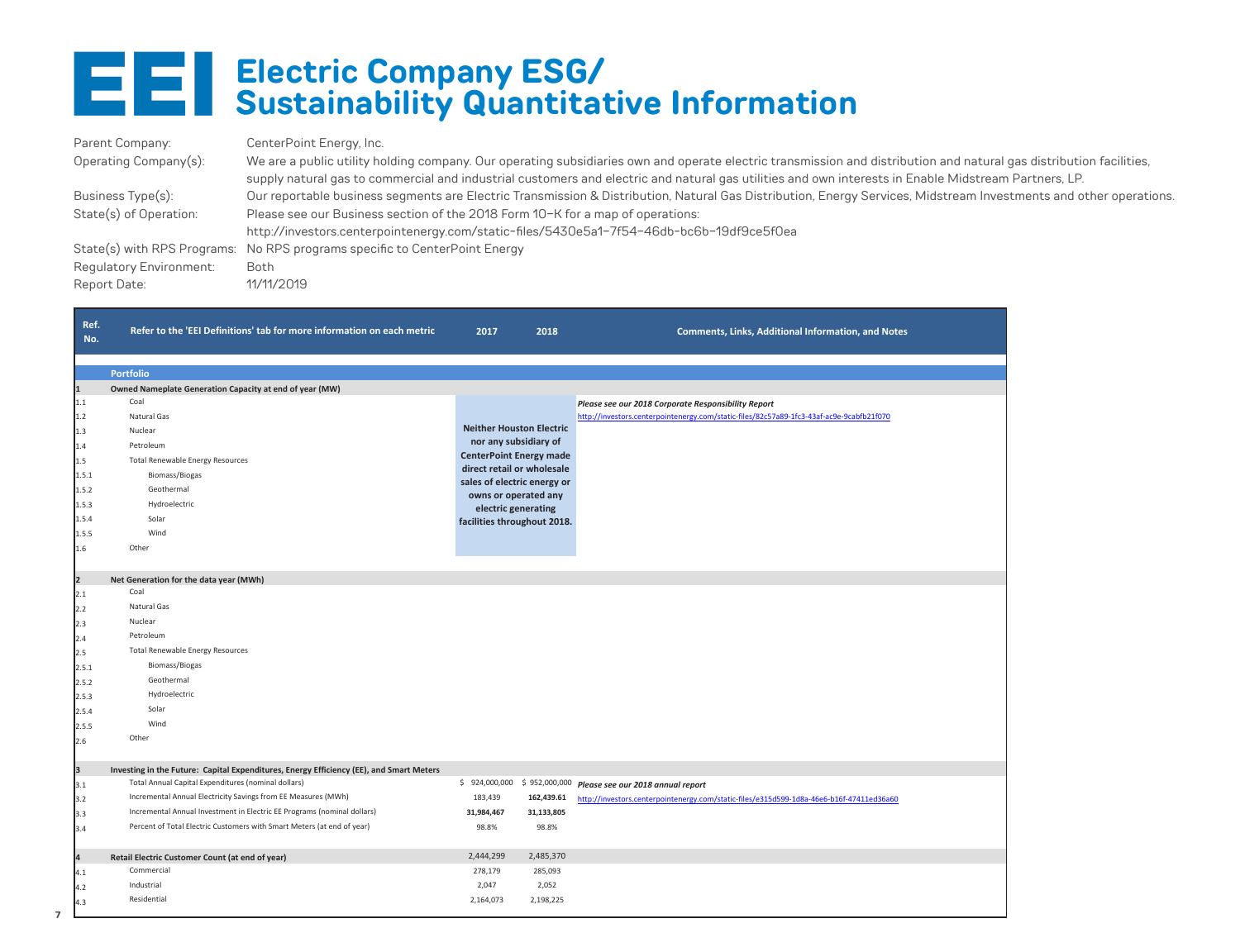

#### **Electric Company ESG/ Sustainability Quantitative Information**

| Parent Company:                | CenterPoint Energy, Inc.                                                                                                                                                                                                                                                                                                    |
|--------------------------------|-----------------------------------------------------------------------------------------------------------------------------------------------------------------------------------------------------------------------------------------------------------------------------------------------------------------------------|
| Operating Company(s):          | We are a public utility holding company. Our operating subsidiaries own and operate electric transmission and distribution and natural gas distribution facilities,<br>supply natural gas to commercial and industrial customers and electric and natural gas utilities and own interests in Enable Midstream Partners, LP. |
| Business Type(s):              | Our reportable business segments are Electric Transmission & Distribution, Natural Gas Distribution, Energy Services, Midstream Investments and other operations.                                                                                                                                                           |
| State(s) of Operation:         | Please see our Business section of the 2018 Form 10-K for a map of operations:                                                                                                                                                                                                                                              |
|                                | http://investors.centerpointenergy.com/static-files/5430e5a1-7f54-46db-bc6b-19df9ce5f0ea                                                                                                                                                                                                                                    |
|                                | State(s) with RPS Programs: No RPS programs specific to CenterPoint Energy                                                                                                                                                                                                                                                  |
| <b>Regulatory Environment:</b> | <b>Both</b>                                                                                                                                                                                                                                                                                                                 |
| Report Date:                   | 11/11/2019                                                                                                                                                                                                                                                                                                                  |

| Ref.<br>No. | Refer to the 'EEI Definitions' tab for more information on each metric                                                                                                   | 2017                                                    | 2018    | <b>Comments, Links, Additional Information, and Notes</b>                                                                                                                                                                                                                                                                                                                                                                                                                                                                                                                             |
|-------------|--------------------------------------------------------------------------------------------------------------------------------------------------------------------------|---------------------------------------------------------|---------|---------------------------------------------------------------------------------------------------------------------------------------------------------------------------------------------------------------------------------------------------------------------------------------------------------------------------------------------------------------------------------------------------------------------------------------------------------------------------------------------------------------------------------------------------------------------------------------|
|             | <b>Emissions</b>                                                                                                                                                         |                                                         |         |                                                                                                                                                                                                                                                                                                                                                                                                                                                                                                                                                                                       |
| l5          | GHG Emissions: Carbon Dioxide (CO2) and Carbon Dioxide Equivalent (CO2e)                                                                                                 |                                                         |         |                                                                                                                                                                                                                                                                                                                                                                                                                                                                                                                                                                                       |
|             | Note: The alternatives available below are intended to provide flexibility in reporting GHG<br>emissions, and should be used to the extent appropriate for each company. |                                                         |         | CenterPoint Energy has made investments and implemented controls to reduce greenhouse gas (GHG)<br>emissions from our operations, while also deploying new technologies to increase efficiency for the company<br>and our customers. GHG emissions are generated from the company's natural gas distribution and storage<br>business and, to a lesser extent, from the electric transmission and distribution business, as well as fleet<br>operations. During 2018, CenterPoint Energy did not generate electricity, nor did we own or operate natural gas<br>production facilities. |
| 5.1         | Owned Generation (1) (2) (3)                                                                                                                                             |                                                         |         |                                                                                                                                                                                                                                                                                                                                                                                                                                                                                                                                                                                       |
| 5.1.1       | Carbon Dioxide (CO2)                                                                                                                                                     |                                                         |         |                                                                                                                                                                                                                                                                                                                                                                                                                                                                                                                                                                                       |
| 5.1.1.1     | Total Owned Generation CO2 Emissions (MT)                                                                                                                                |                                                         |         |                                                                                                                                                                                                                                                                                                                                                                                                                                                                                                                                                                                       |
| 5.1.1.2     | Total Owned Generation CO2 Emissions Intensity (MT/Net MWh)                                                                                                              |                                                         |         |                                                                                                                                                                                                                                                                                                                                                                                                                                                                                                                                                                                       |
| 5.1.2       | Carbon Dioxide Equivalent (CO2e)                                                                                                                                         |                                                         |         |                                                                                                                                                                                                                                                                                                                                                                                                                                                                                                                                                                                       |
| 5.1.2.1     | Total Owned Generation CO2e Emissions (MT)                                                                                                                               |                                                         |         |                                                                                                                                                                                                                                                                                                                                                                                                                                                                                                                                                                                       |
| 5.1.2.2     | Total Owned Generation CO2e Emissions Intensity (MT/Net MWh)                                                                                                             |                                                         |         |                                                                                                                                                                                                                                                                                                                                                                                                                                                                                                                                                                                       |
| 5.2         | Purchased Power (4)                                                                                                                                                      |                                                         |         |                                                                                                                                                                                                                                                                                                                                                                                                                                                                                                                                                                                       |
| 5.2.1       | Carbon Dioxide (CO2)                                                                                                                                                     |                                                         |         |                                                                                                                                                                                                                                                                                                                                                                                                                                                                                                                                                                                       |
| 5.2.1.1     | Total Purchased Generation CO2 Emissions (MT)                                                                                                                            |                                                         |         |                                                                                                                                                                                                                                                                                                                                                                                                                                                                                                                                                                                       |
| 5.2.1.2     | Total Purchased Generation CO2 Emissions Intensity (MT/Net MWh)                                                                                                          |                                                         |         |                                                                                                                                                                                                                                                                                                                                                                                                                                                                                                                                                                                       |
| 5.2.2       | Carbon Dioxide Equivalent (CO2e)                                                                                                                                         | <b>Neither Houston Electric</b>                         |         |                                                                                                                                                                                                                                                                                                                                                                                                                                                                                                                                                                                       |
| 5.2.2.1     | Total Purchased Generation CO2e Emissions (MT)                                                                                                                           | nor any subsidiary of<br><b>CenterPoint Energy made</b> |         |                                                                                                                                                                                                                                                                                                                                                                                                                                                                                                                                                                                       |
| 5.2.2.2     | Total Purchased Generation CO2e Emissions Intensity (MT/Net MWh)                                                                                                         | direct retail or wholesale                              |         |                                                                                                                                                                                                                                                                                                                                                                                                                                                                                                                                                                                       |
| 5.3         | Owned Generation + Purchased Power                                                                                                                                       | sales of electric energy or<br>owned or operated any    |         |                                                                                                                                                                                                                                                                                                                                                                                                                                                                                                                                                                                       |
| 5.3.1       | Carbon Dioxide (CO2)                                                                                                                                                     | electric generating                                     |         |                                                                                                                                                                                                                                                                                                                                                                                                                                                                                                                                                                                       |
| 5.3.1.1     | Total Owned + Purchased Generation CO2 Emissions (MT)                                                                                                                    | facilities throughout 2018.                             |         |                                                                                                                                                                                                                                                                                                                                                                                                                                                                                                                                                                                       |
| 5.3.1.2     | Total Owned + Purchased Generation CO2 Emissions Intensity (MT/Net MWh)                                                                                                  |                                                         |         |                                                                                                                                                                                                                                                                                                                                                                                                                                                                                                                                                                                       |
| 5.3.2       | Carbon Dioxide Equivalent (CO2e)                                                                                                                                         |                                                         |         |                                                                                                                                                                                                                                                                                                                                                                                                                                                                                                                                                                                       |
| 5.3.2.1     | Total Owned + Purchased Generation CO2e Emissions (MT)                                                                                                                   |                                                         |         |                                                                                                                                                                                                                                                                                                                                                                                                                                                                                                                                                                                       |
| 5.3.2.2     | Total Owned + Purchased Generation CO2e Emissions Intensity (MT/Net MWh)                                                                                                 |                                                         |         |                                                                                                                                                                                                                                                                                                                                                                                                                                                                                                                                                                                       |
| 5.4         | Non-Generation CO2e Emissions                                                                                                                                            |                                                         |         |                                                                                                                                                                                                                                                                                                                                                                                                                                                                                                                                                                                       |
| 5.4.1       | Fugitive CO2e emissions of sulfur hexafluoride (MT) (5)                                                                                                                  | 12,390                                                  | 1,053   |                                                                                                                                                                                                                                                                                                                                                                                                                                                                                                                                                                                       |
| 5.4.2       | Fugitive CO2e emissions from natural gas distribution (MT) (6)                                                                                                           | 418,462                                                 | 413,382 |                                                                                                                                                                                                                                                                                                                                                                                                                                                                                                                                                                                       |